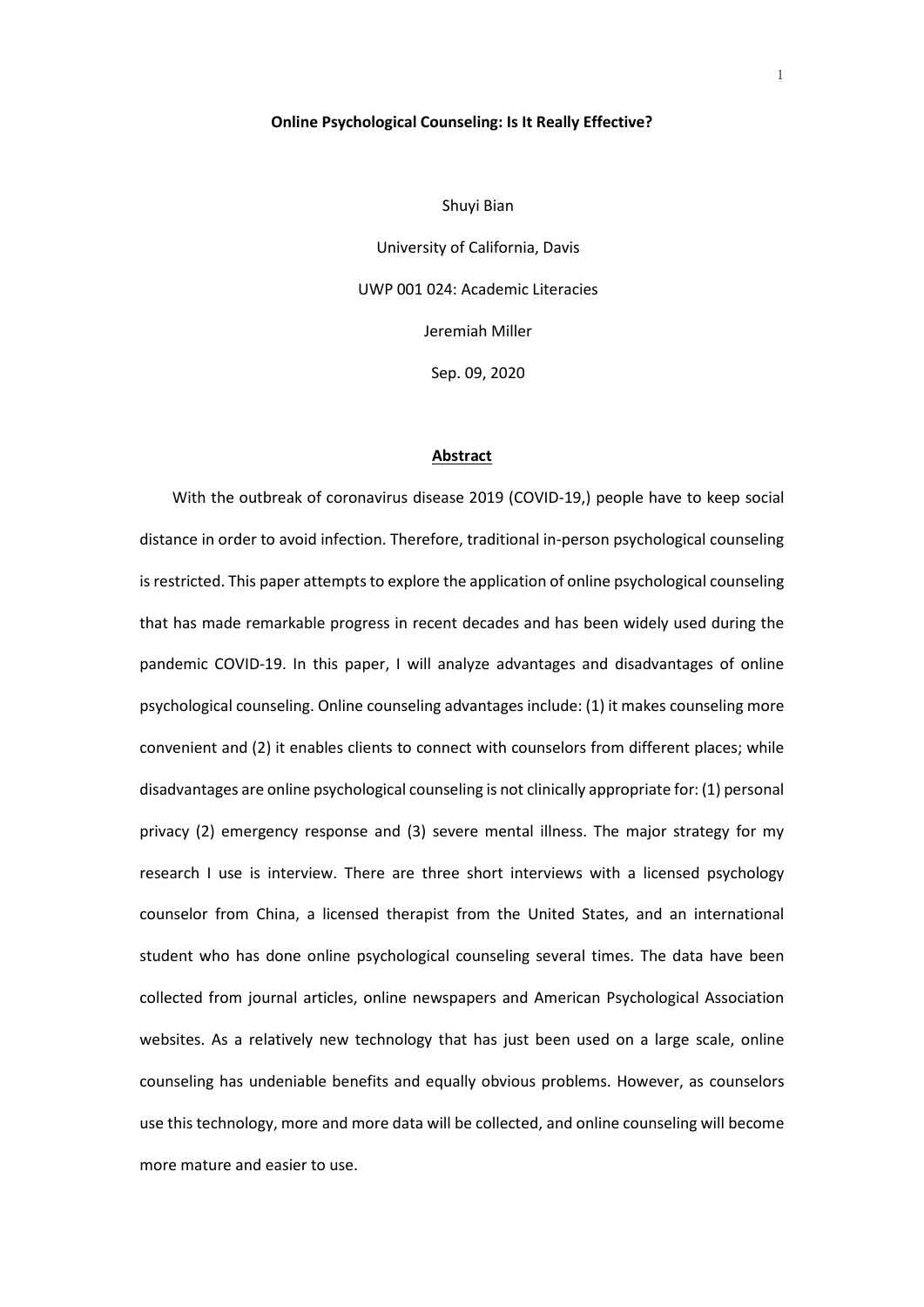### **Introduction**

Since the end of last year, the coronavirus (COVID-19) pandemic has become a major issue that has attracted worldwide attention. The most direct problem caused by it is millions of infections and deaths; besides, it has triggered a series of chain reactions: ordinary people have to be isolated at home; doctors are forced to rescue patients in highrisk environments; restaurants and many shops are commanded to close the door, etc. Many streets that were once busy are now bleak. People are quarantined at home, and those who walk on the road have to wear masks to reduce the risk of getting infected. According to statistics, in the first few months of this year, over 90% of the United States people kept staying at home (Greenbaum, 2020).

In this situation that people avoid contact with others as much as possible, how to conduct psychological counseling has become a difficult problem. As we all know, traditional psychological counseling is basically conducted face-to-face. When people need psychological counselor's help, they can find a nearby counselor online, make an appointment, then go to the office and talk to the counselor at the appointed time. Unfortunately, the social distance in order to avoid infection makes traditional face-to-face consultation impossible. At this time, however, counselors discovered the possibility of online psychological counseling. Through online counseling platforms, counselors can complete a whole day's work without physical contact. As a result, an increasing number of counselors join online counseling teams. According to a survey conducted by American Psychological Association (2020), 76% of APA member clinicians only provide remote services mainly by phone, telehealth platforms or video conferencing software.

On the contrary, although more people can enjoy convenient online counseling without leaving home, an equal amount of problems also are exposed. Is online psychological counseling as effective as in-person counseling? According to my research, online psychological counseling is as effective as traditional in-person counseling; however, it also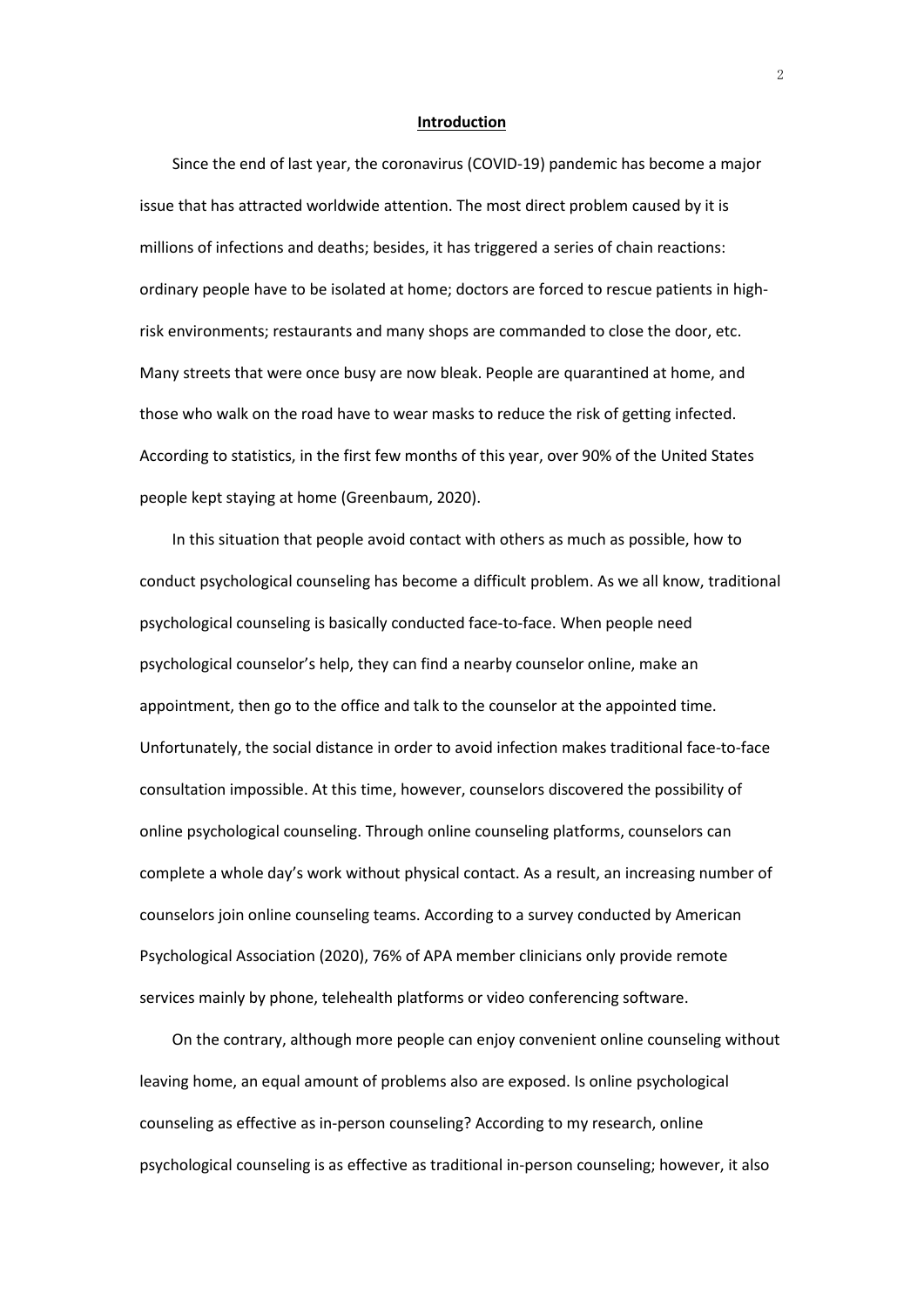introduces new complications related to the online counseling platform such as privacy, emergency response, and inaccessibility for severe mental illness patients.

## **Background Information**

 Although many people, including myself, did not know much about online psychological counseling until recent months, research on telepsychology began as early as the 1960s. At that time, the research of remote psychological counseling mainly focused on how to conduct counseling through phone or video (Greenbam, 2020). After so many years, Internet technology has greatly improved; the definition of online psychological counseling (also known as online therapy, telepsychology, and online counseling) has also changed a little. In Manhal-Baugus' study (2001), a relatively accurate definition for online counseling is "a licensed mental health care professional providing mental health services via email, video conferencing, virtual reality technology, chat technology or any combination of these."

 Through the definition, it is not hard to find that there are many ways of online psychological counseling. As Morin (2020) says in her article "I Signed Up for Online Therapy. Here's What I Discovered", different counseling websites allow clients to use different ways to contact counselors. For example, on some counseling platforms, clients can deliver short messages to their counselors at any time, although counselors may not reply to them immediately; some websites enable clients to use audio or video messages to connect with counselors; some websites can only provide live video chat with counselors, while a few others provide phone counseling for clients who cannot use the Internet. In general, online counseling shares a very similar process with traditional counseling.

 Many previous pieces of research have proved that online psychological counseling is effective, which means it can indeed help people during the COVID-19 pandemic. However, as Tim Heckman, senior associate dean for research and faculty affairs at the University of Georgia's College of Public Health, who has studied telehealth for decades, worried about that "we got completely caught off guard in terms of disseminating and implementing telehealth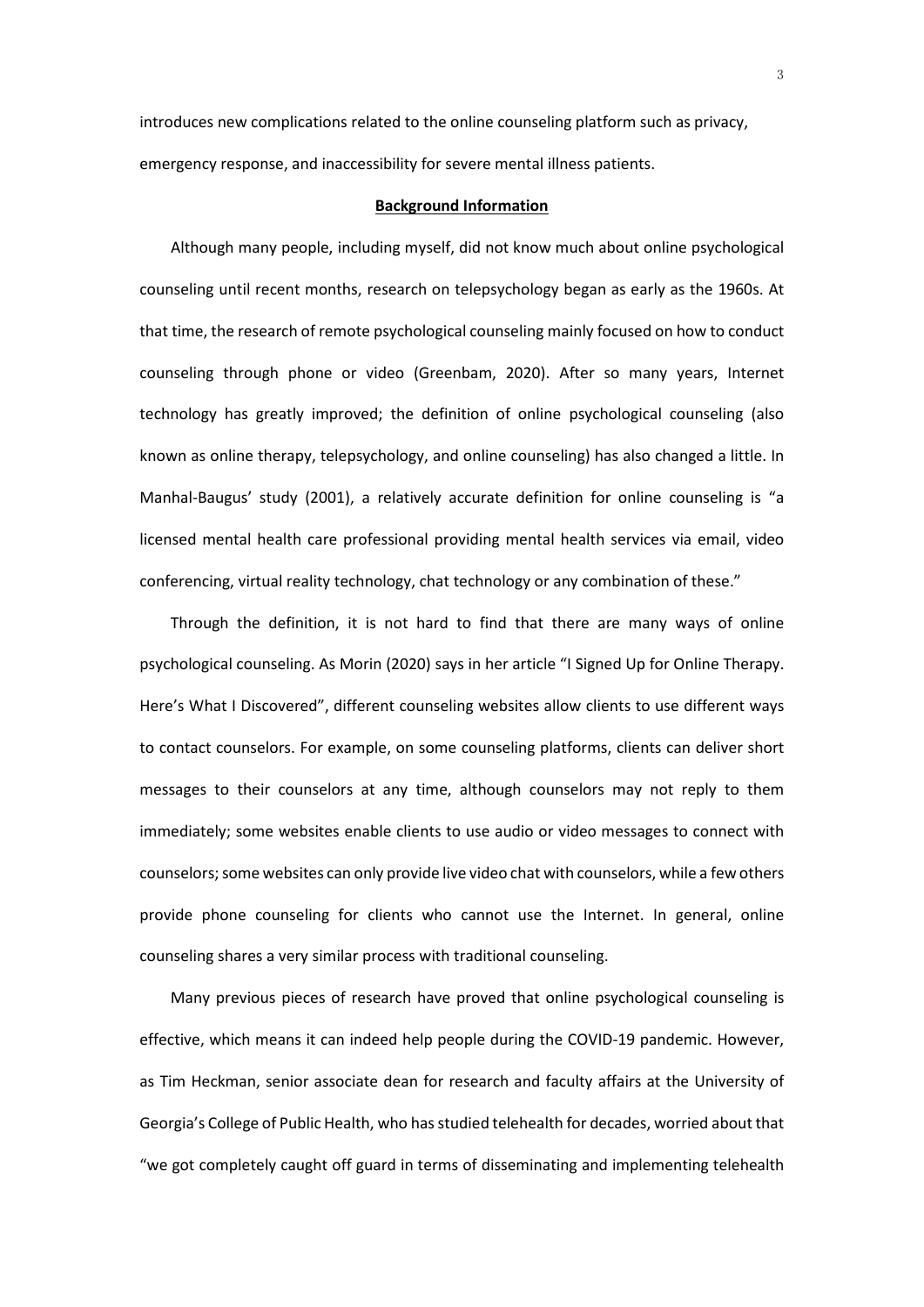[online psychological counseling] on a large scale." (Greenbaum, 2020)

# **Research Methods**

My primary research for this study includes interviewing two psychology professionals through email. One of them is a licensed social worker in the United States, and the other one is a licensed psychological counselor in China. Both of these two professionals have rich experience in traditional in-person psychological counseling. Furthermore, they are also currently doing online psychological counseling; therefore, their thoughts and opinions will be valuable for this article. I also interview a client who wants to share her online psychological counseling experience. This client is a Chinese college student who is now studying stage design and interior design in Japan. She used to receive traditional in-person counseling in China two times with a good response. After living in Japan, due to academic pressure, the COVID-19 pandemic, and a variety of reasons, her mood became unstable and thus she received online psychological counseling several times.

## **Results**

Online psychological counseling, as a new-developed technology, has the same obvious benefits and problems for both counselors and clients. The benefits include:

- 1. Convenience
- 2. Easy access to a variety of counselors

While the problems include online counseling is not clinically appropriate for:

- 1. personal privacy
- 2. emergency response
- 3. severe mental illness

Through detailed analysis in the discussion and the opinions from related research articles, clients can judge whether they are suitable for online psychological counseling based on those characteristics analyzed in this article.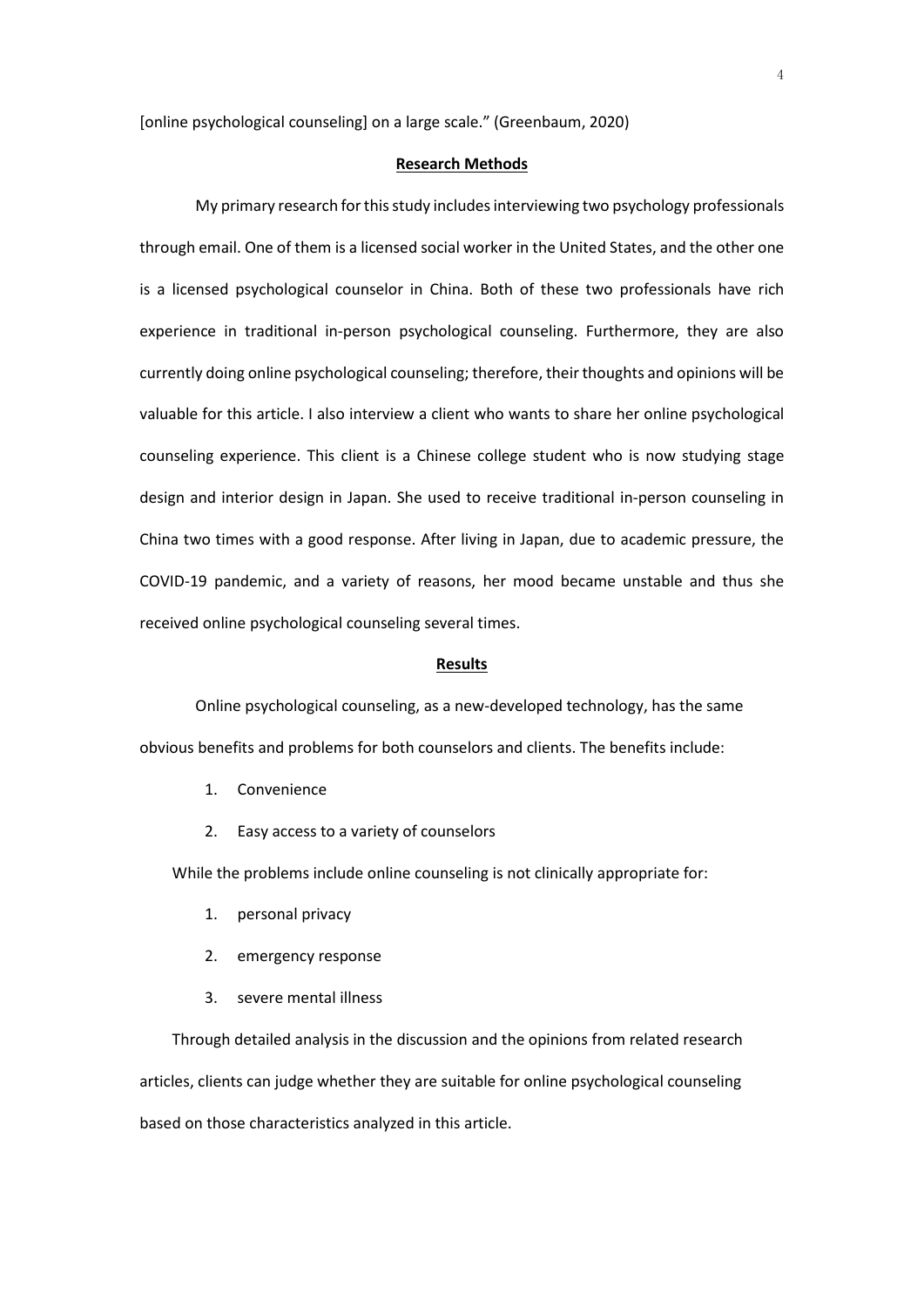### **Discussion**

 Online psychological counseling, as an emerging technology, obviously has a lot of benefits. As many clients reported, the greatest one is undoubtedly convenience. A 43-yearold female veteran who suffered from depression and PTSD highly praised online counseling and shared her experience: "Receiving treatment is far less cumbersome, which significantly decreases your stress level, which is a huge part of why you're in there" (Wilser, 2020.) Similarly, online counseling allows consultants to save a lot of commute time. When asked to list the top one benefit of online counseling, Counselor 1, a licensed psychological counselor from China, answered this question rapidly without any hesitation: "It must be convenience." He explains, "Sometimes I conduct counseling in other locations rather than in my office because of clients' requests. I have to spend at least an hour going to the appointed place since my office is relatively remote. And things would be worse if the road condition is not good." (D. Chen, personal interview, August 16, 2020) Although it is a seemingly insignificant shortcoming to spend a lot of time on the journey back and forth, it does discourage many clients, especially workers and students, from periodical psychological counseling; while online psychological counseling requires no more than five minutes to connect to the platform in advance to test the network.

 Furthermore, online psychological counseling enables clients to connect with counselors from different countries. This is a huge benefit for those who are currently not in their home country, such as international students, emigrants, or visiting scholars. For international students, living alone is painful and troublesome, especially when leaving home alone for the first time and having no local friends. In the interview, as an example, Client 1, a Chinese college student who is now studying abroad in Japan, explained why she chose to find a Chinese counselor from an online platform. She suffered from anxiety and stress in the first semester in Japan. Every little thing would become a fuse of anxiety, even when in a class she just accidentally said the wrong word during an unscored presentation. She knew that she had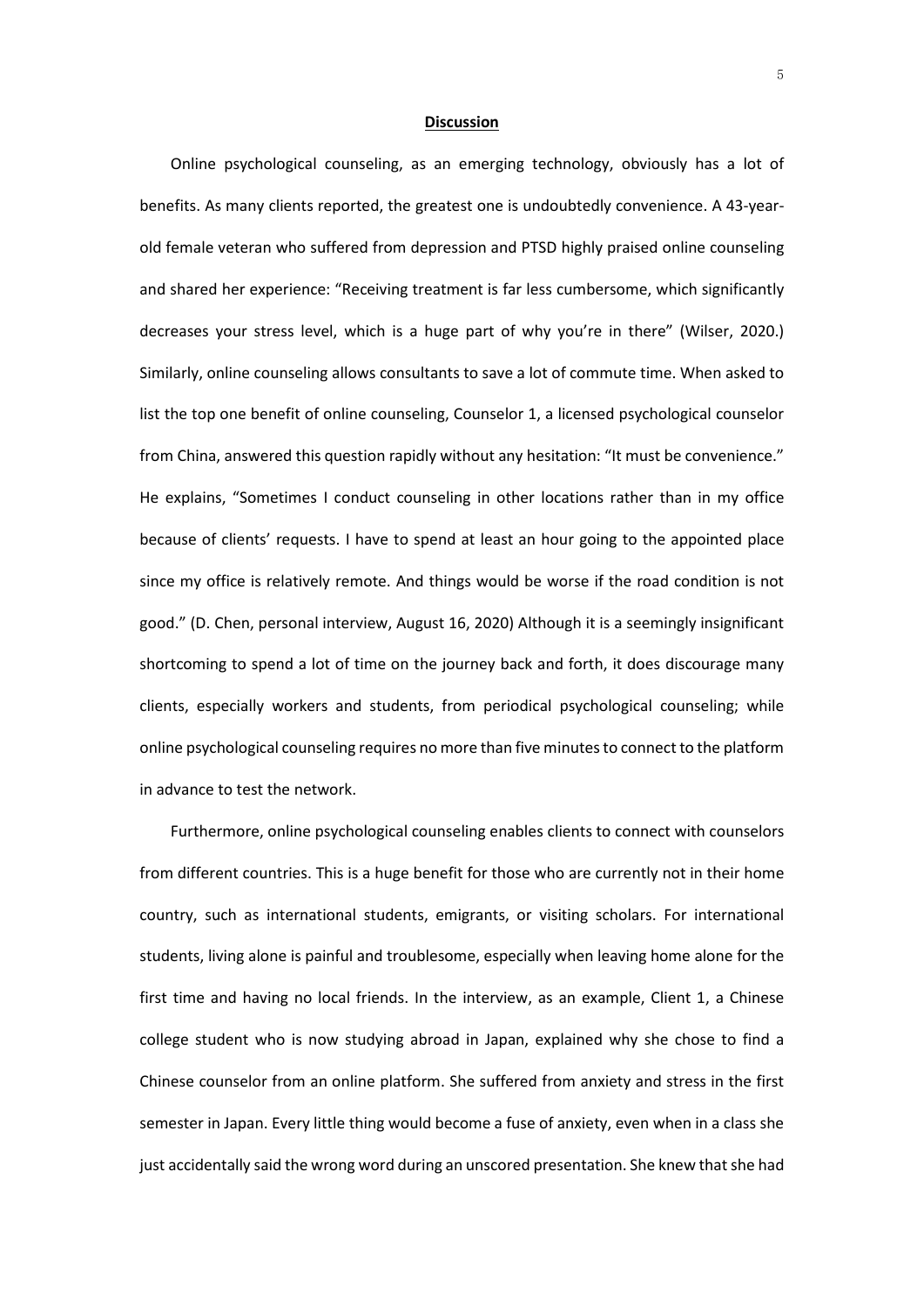to talk to a counselor, but Japanese counselors did not seem to be a good choice. "It takes me too much energy to tell about my feelings and thoughts, let alone in the second language." She said, "That's why I chose the online platform. It makes me feel a little relieved to hear the language of my country in a foreign country." (X. Jin, personal interview, August 16, 2020)

Concurrently, online psychological counseling benefits clients who live in a remote area or from an area with little number of counselors. According to the study, about 56% of adults with mental health illness in the United States failed to get sufficient treatment, and 76% of young adults with severe mental health illness have no or not sufficient treatment (Wiederhold, 2018). Although we don't know what the reasons are for people who fail to receive effective treatment, it is no doubt that the promotion of online counseling can balance the shortage of counselors and help people in remote regions.

Contrary to the waves that support online counseling, many opposing voices also point out the problems of online psychological counseling. The problem which many clients and counselors are most concerned about, which is also the problem that most needs to be solved at present, is the personal privacy of clients. Although many online platforms have introduced privacy protection policies for online psychological counseling, clients are still worried about whether their private information will be leaked. Moreover, because online counseling hasn't been popularized until the beginning of 2020, government and related organizations have insufficient time to formulate regulations and provisions. As Wiederhold (2018) says in the article "Are We Ready for Online Virtual Reality Therapy?", the code of ethics of the American Psychological Association (APA) "does not specifically address the delivery of services by telephone, teleconferencing, and the Internet…"

Another issue that is closely related to client's privacy is emergency response. When conducting online counseling, counselors are almost powerless when clients are in mental health emergency, like suicide or child abuse, because many counseling platforms' security policies won't provide any clients' personal information to counselors. Counselor 2, a licensed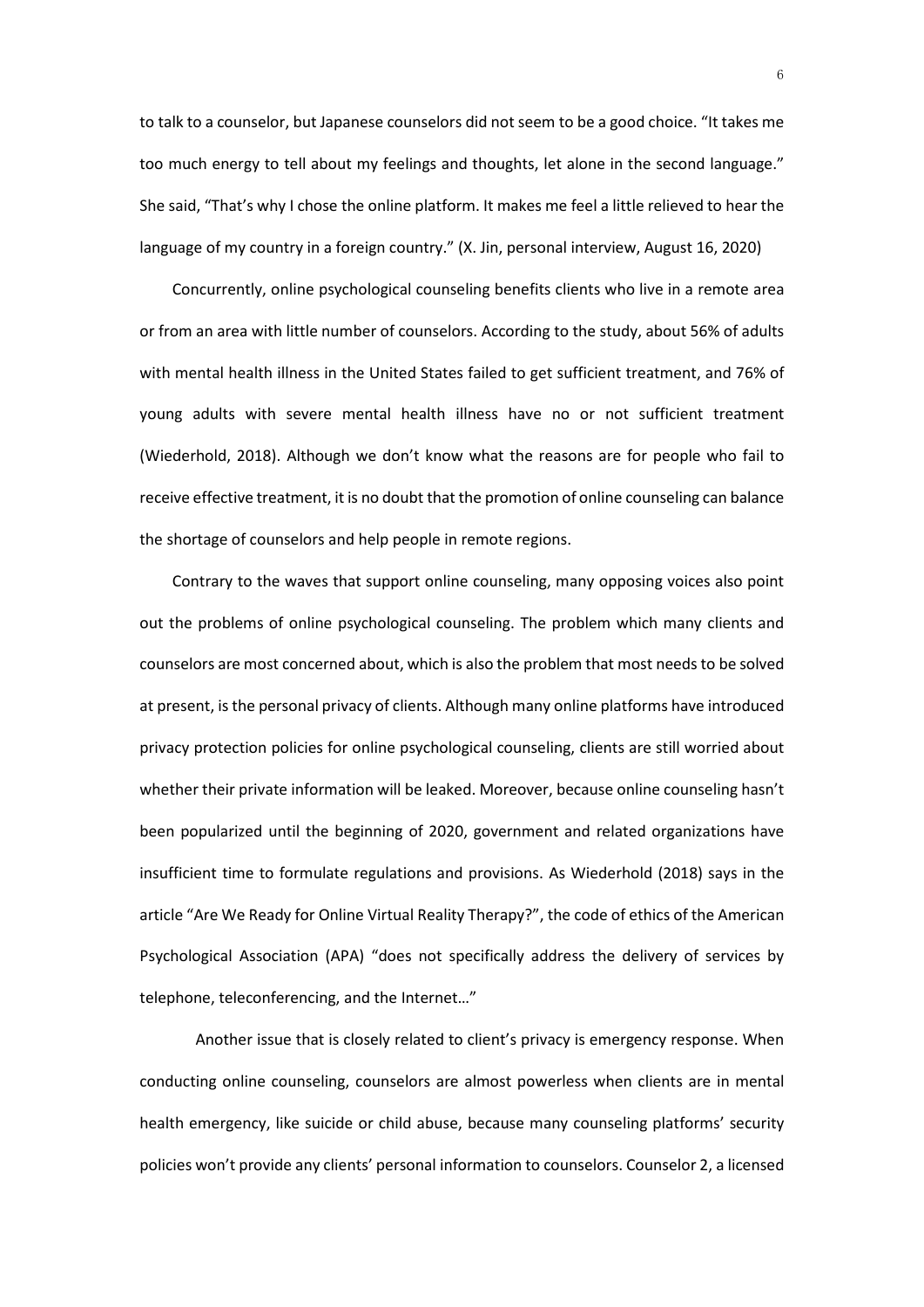online psychological counselor, also a licensed social worker, acknowledged that how to deal with mental health emergencies is her biggest concern during online counseling. The online platform that she is working on collects contact information for clients as well as emergency contact, but the information is generally not available to therapists. Unless a therapist asks for these before beginning work with the client, there is a risk of not having information readily available if needed in an emergency (C. Charlesworth, personal interview, August 25, 2020). The magazine *The Verge* published an investigative article about Talkspace, an online counseling platform, in 2016. That article accused that Talkspace's policy of patient anonymity made a therapist lose the opportunity to report a potential child endangerment case because Talkspace's strict privacy policy prohibits therapists to have their patients' contact information, even their full name (Wiederhold, 2018).

Besides, online psychological counseling almost cannot cover patients with severe mental health illness, because they need not only psychological counseling, but also drugs from psychiatrists. For those people, regular follow-up visits are inevitable, because they have to report their recent mood, the situation of taking medicines and whether there are side effects; these factors help psychiatrists determine whether patients' conditions become more serious. Therefore, patients are forced to maintain closer contact with psychiatrists than ordinary clients. Nevertheless, the problem is: the more serious the patient, the more difficult to maintain regular online counseling. In the article "Telepsychiatry Is Leaving Behind the Most Seriously Mentally Ill", Ruchi Vikas (2020), an attending psychiatrist at NYU Langone/Bellevue Hospital and a clinical assistant professor at Stony Brook University Hospital, shares the psychiatry experience of a 90-year-old female schizophrenia patient, Katie. Katie suffered from schizophrenia for about 30 years. Her irritability, delusion, and aggression make her hard to continuously attend in-person psychiatry, not to mention telepsychiatry. In my interviews, both Counselor 1 and Counselor 2 mentioned that since they started online counseling, they have hardly seen clients with severe mental illness (D. Chen, personal interview, August 16,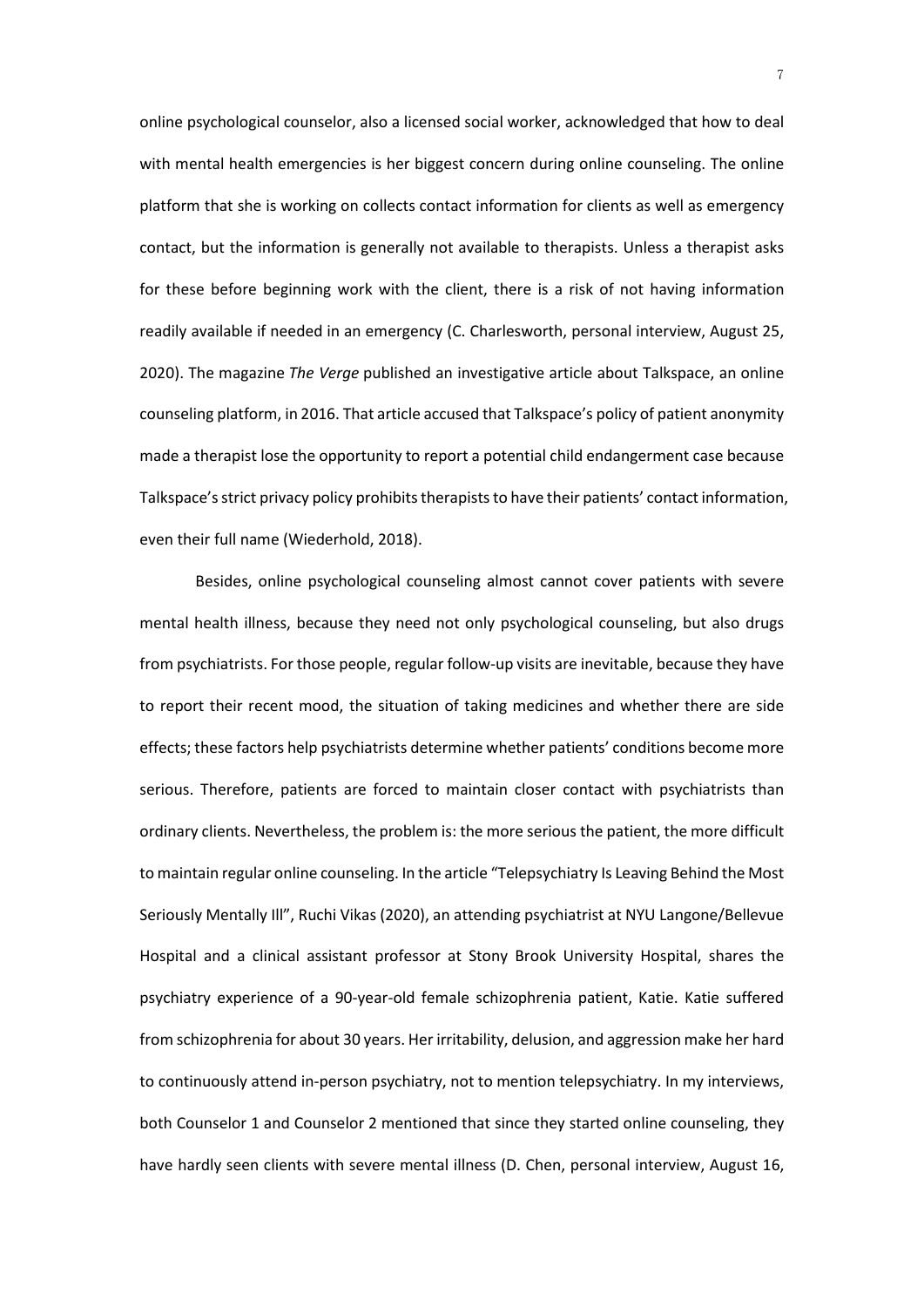2020). In the interview, Counselor 2 believes that online psychological counseling is not clinically appropriate for those struggling with severe or persistent mental illness: "Since there are many challenges already in engaging with a person who struggles with SPMI [serious and persistent mental illness], this platform [online platform] presents even more challenges with engaging that may not make the treatment as effective." (C. Charlesworth, personal interview, August 25, 2020) This problem might be impalpable because we rarely pay attention to people like Katie; however, this problem does exist and has become unavoidable during the pandemic COVID-19.

## **Conclusion**

In this article, advantages and disadvantages of online psychological counseling are discussed. For now, almost every counselor has experienced benefits of using online counselling, but there are indeed many problems waiting to be solved. As many researchers and experts said, some of the problems are caused by the rapid promotion before this technology becomes totally mature. Online psychological counseling would be better after American Psychological Association and the United States government roll out policies regarding personal privacy. After large scale utilization of online counseling, many data will be collected and applied to different research, which contributes to further research. From my perspective, the next step should focus more on privacy protection, emergency response, and expanding the applicable population since these three problems are the most prominent. And I believe online psychological counseling will become a dominant way for clients to seek psychological help in the near future.

### **References**

American Psychological Association. (2020, June 5) *Psychologists embrace telehealth to prevent the spread of COVID-19.* American Psychological Association. [https://www.apaservices.org/practice/legal/technology/psychologists-embrace](https://www.apaservices.org/practice/legal/technology/psychologists-embrace-telehealth)[telehealth](https://www.apaservices.org/practice/legal/technology/psychologists-embrace-telehealth)